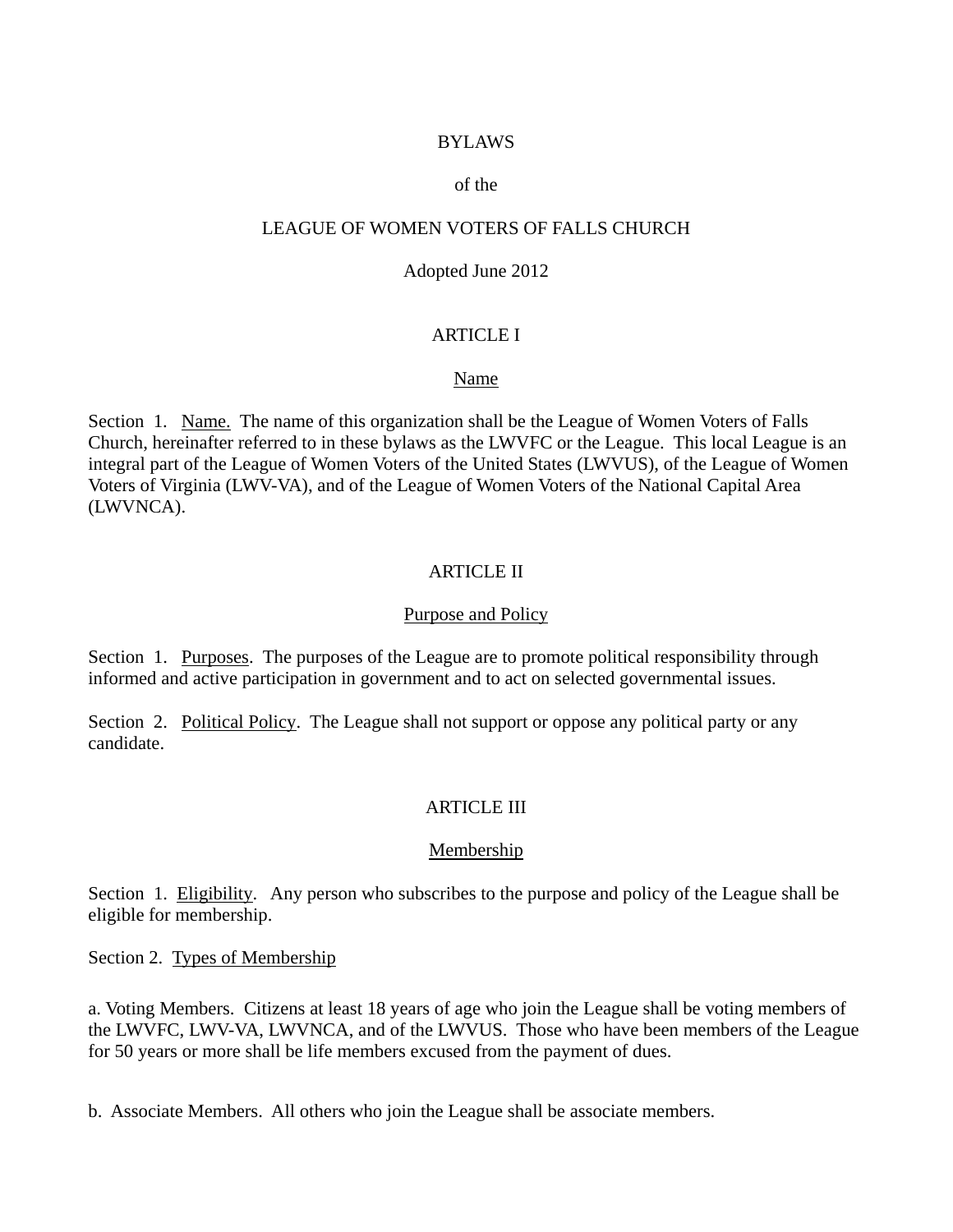### ARTICLE IV

### **Officers**

Section 1. Enumeration and Election of Officers. The officers of the League of Women Voters of Falls Church shall be a president or co-presidents; a first vice president; additional vice president(s), as needed; a secretary; and a treasurer. When circumstances dictate, an alternative structure may be allowed if approved by the Board and confirmed by the membership. The officers shall be elected for a term of two years by the general membership at an Annual Meeting and shall take office July 1. The president/co-presidents, the first vice president, and secretary shall be elected in even-numbered years. Other officers shall be elected in odd-numbered years.

Section 2. The President/Co-presidents. The president, or one of the co-presidents, shall preside at all meetings of the organization and of the Board of Directors. In the absence or disability of the treasurer, the president/co-presidents shall sign or endorse checks, drafts and notes. The president/co-presidents shall be ex-officio members of all committees except the Nominating Committee. The president/copresidents shall have such usual powers of supervision and management as may pertain to the office of president and perform such other duties as may be designated by the Board.

Section 3. The Vice President(s). In the event of the absence, disability, resignation, or death of the president/co-presidents, the first vice president shall possess all the powers and perform all the duties of the office, until such time as the Board of Directors shall elect one of its members to fill the vacancy. The first vice president shall perform such other duties as the president, or co-presidents, and the Board my designate. Other vice presidents shall have specific portfolios.

Section 4. The Secretary. The secretary shall keep minutes of all general membership meetings of the League at which business is discussed, and of all meetings of the Board of Directors. The Secretary shall notify all officers and directors of their election; shall sign, with the president, or co-president, all contracts and other instruments when so authorized by the Board and shall perform such other functions as may be incident of the office.

Section 5. The Treasurer. The Treasurer shall collect and receive all moneys due. The treasurer shall be the custodian of those moneys, shall deposit them in a bank designated by the Board of Directors, and shall disburse the same only upon order of the Board. The treasurer shall present statements to the Board at its regular meetings and an annual report to the Annual Meeting. The books of the treasurer shall be reviewed in alternate years.

### ARTICLE V

### Board of Directors

Section 1. Number, Manner of Selection and Term of Office. The Board of Directors shall consist of the officers of the League and as many directors as needed to be elected by the general membership at the annual meeting. Elected directors shall take office at the beginning of the fiscal year and shall serve two years or until their successors shall have been elected and qualified. The elected directors may appoint special project liaisons to carry on the work of the League. Liaisons are not members of the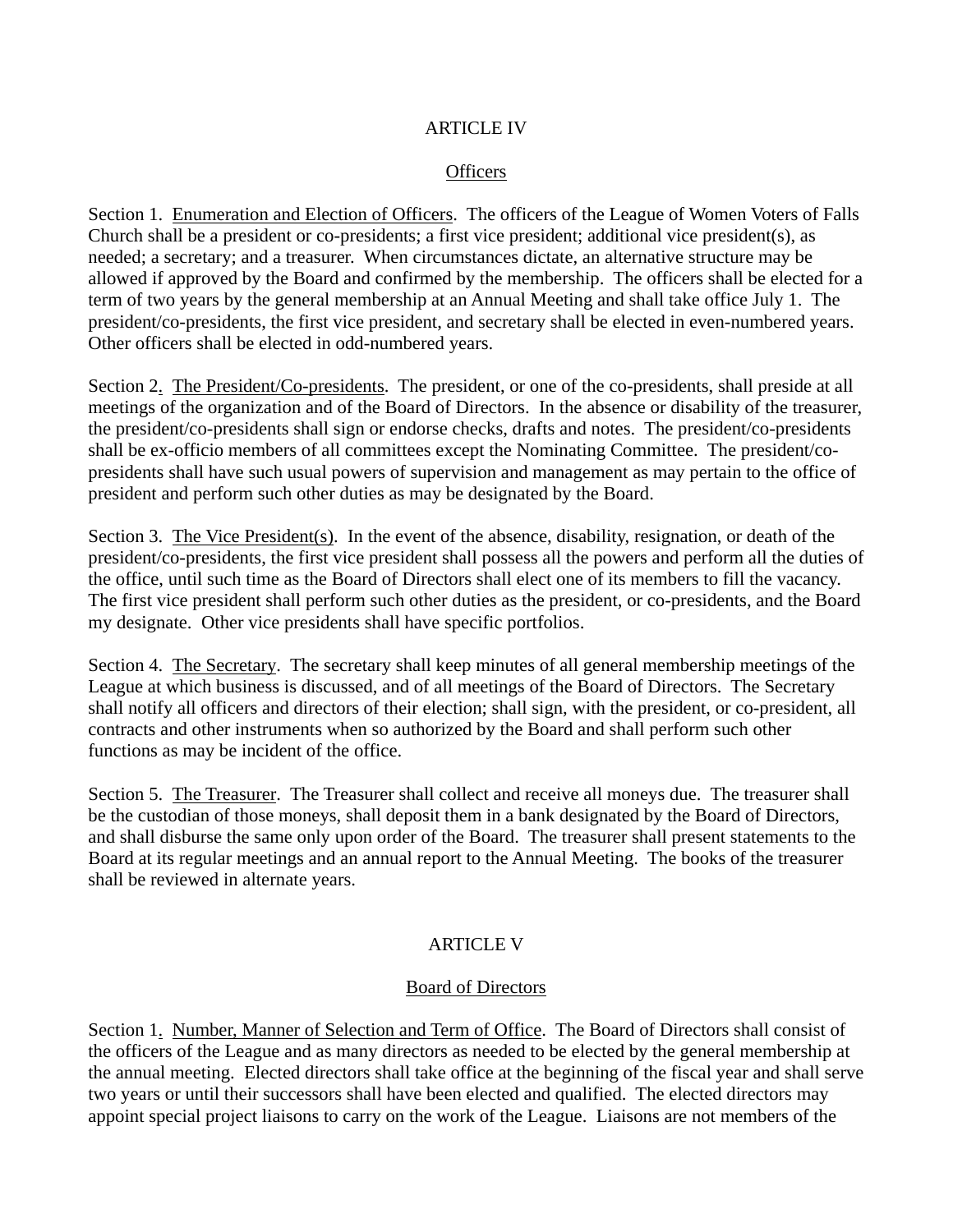Board and carry no vote in Board deliberations. The term of office of the liaisons shall be one year beginning July 1. When circumstances dictate, an alternative organizational structure may be allowed when approved by the Board and confirmed by the membership.

Section 2. Qualifications. No person shall be elected or appointed or shall continue to serve as an officer or director of this organization unless that person is a voting member of the League of Women Voters of Falls Church.

Section 3. Vacancies. Any vacancy occurring in the Board of Directors by reason of the resignation, death, or disqualification of an officer or elected member may be filled, until July 1 following the Annual Meeting, by a majority vote of the remaining members of the Board of Directors. Three consecutive absences from a Board meeting of any Board member without prior notification shall be deemed a resignation.

Section 4. Powers and Duties. The Board of Directors shall have full charge of the property and business of the organization, with full power and authority to manage and conduct same, subject to the work necessary to carry out the program as adopted by the National Convention, the State Convention, the National Capital Area Convention, and the Annual Meeting. The Board shall create and designate such special committees as it may deem necessary.

Section 5. Meetings. There shall be at least five regular meetings of the Board of Directors annually. The president/co-presidents may call special meetings of the Board of Directors and shall call a special meeting upon the written request of five members of the Board. If an emergency precludes a regular meeting, the board may conduct its business using any available technology.

Section 6. Quorum. A majority of the members of the Board of Directors shall constitute a quorum.

Section 7. Executive Committee. If local Board action or a decision thereon is required before the next routine Board meeting, the president/co-presidents, two officers, and two elected directors designated by the Board, shall determine and approve such action. In the absence of one of the above, the approval of another knowledgeable Board member appointed by the president/co-presidents, may be substituted. Executive Committee decisions shall be announced at the subsequent Board meeting and duly recorded in the minutes of that meeting.

# ARTICLE VI

# Nominations and Elections

Section 1. Nominating Committee. The nominating Committee shall consist of three members, at least one of whom shall be a member of the Board of Directors. The Chair shall be elected at each Annual Meeting. The other members shall be appointed by the Board of Directors. Suggestions for nominations for officers and directors may be sent to this committee by any voting members.

Section 2. Report of the Nominating Committee and Nominations from the Floor. The report of the Nominating Committee of its nominations for officers, directors, and the Chair of the succeeding Nominating Committee shall be sent to all members one month before the date of the Annual Meeting. The report shall be presented to the Annual Meeting. Immediately following the presentation of this report, nominations may be made from the floor by any voting member provided the consent of the nominee shall have been secured.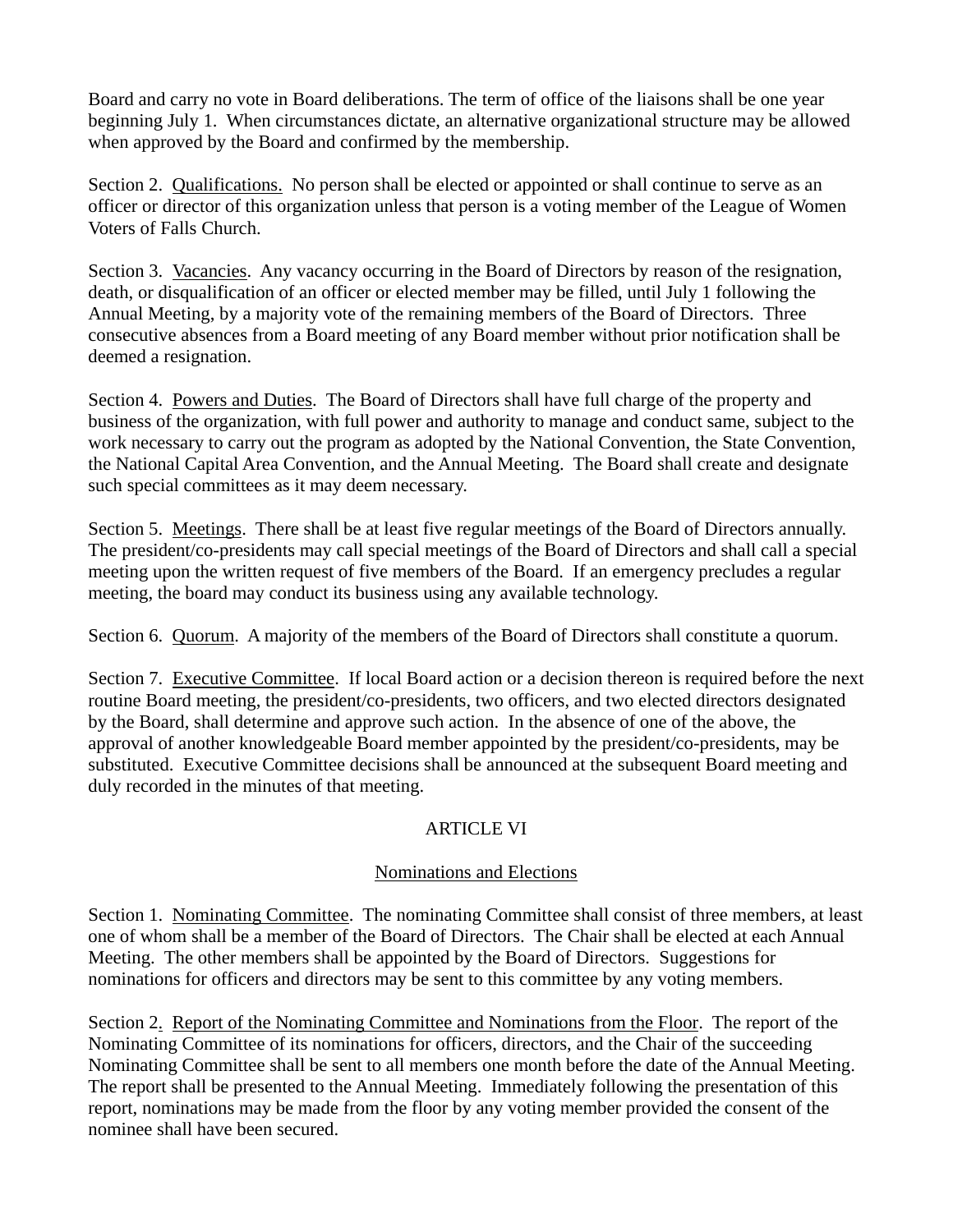Section 3. Elections. The elections shall be by ballot; provided that when there is but one nominee for each office, the secretary may be instructed to cast the ballot for every nominee. A majority vote of those qualified to vote and voting shall constitute an election. Absentee or proxy voting shall not be permitted.

# ARTICLE VII

### Meetings

Section 1. Membership Meetings. There shall be at least four meetings of the membership each year. Time and place shall be determined by the Board of Directors.

Section 2. Annual Meeting. An Annual Meeting shall be held prior to the end of the fiscal year, the exact date to be determined by the Board of Directors. The Annual Meeting shall:

- a. Adopt a local program for the ensuing year;
- b. Elect officers, directors, and the Chair of the Nominating Committee;
- c. Adopt an adequate budget; and
- d. Transact such other business as may properly come before it.

Section 3. Quorum Five percent of the members shall constitute a quorum at all meetings of the membership of the League of Women Voters of Falls Church.

# Article VIII

### Financial Administration

Section 1. Fiscal Year. The fiscal year of the League of Women Voters of Falls Church shall commence on the first day of July each year.

Section 2. Dues. Annual dues shall be payable July  $1<sup>st</sup>$ . The amount of these dues shall be established by a two-thirds vote of those present and voting at the Annual Meeting.

Section 3. Membership. Voting and associate membership shall be determined by the Membership Chair upon payment of annual dues, waiver of dues, or award of 50-year membership.

Section 4. Budget Committee. A Budget Committee shall be appointed by the Board of Directors at least two months prior to the Annual Meeting to prepare a budget for the ensuing year. The proposed budget shall be sent to all members one month before the Annual Meeting. The treasurer shall not be eligible to serve as Chairman of the Budget Committee.

# ARTICLE IX

# Program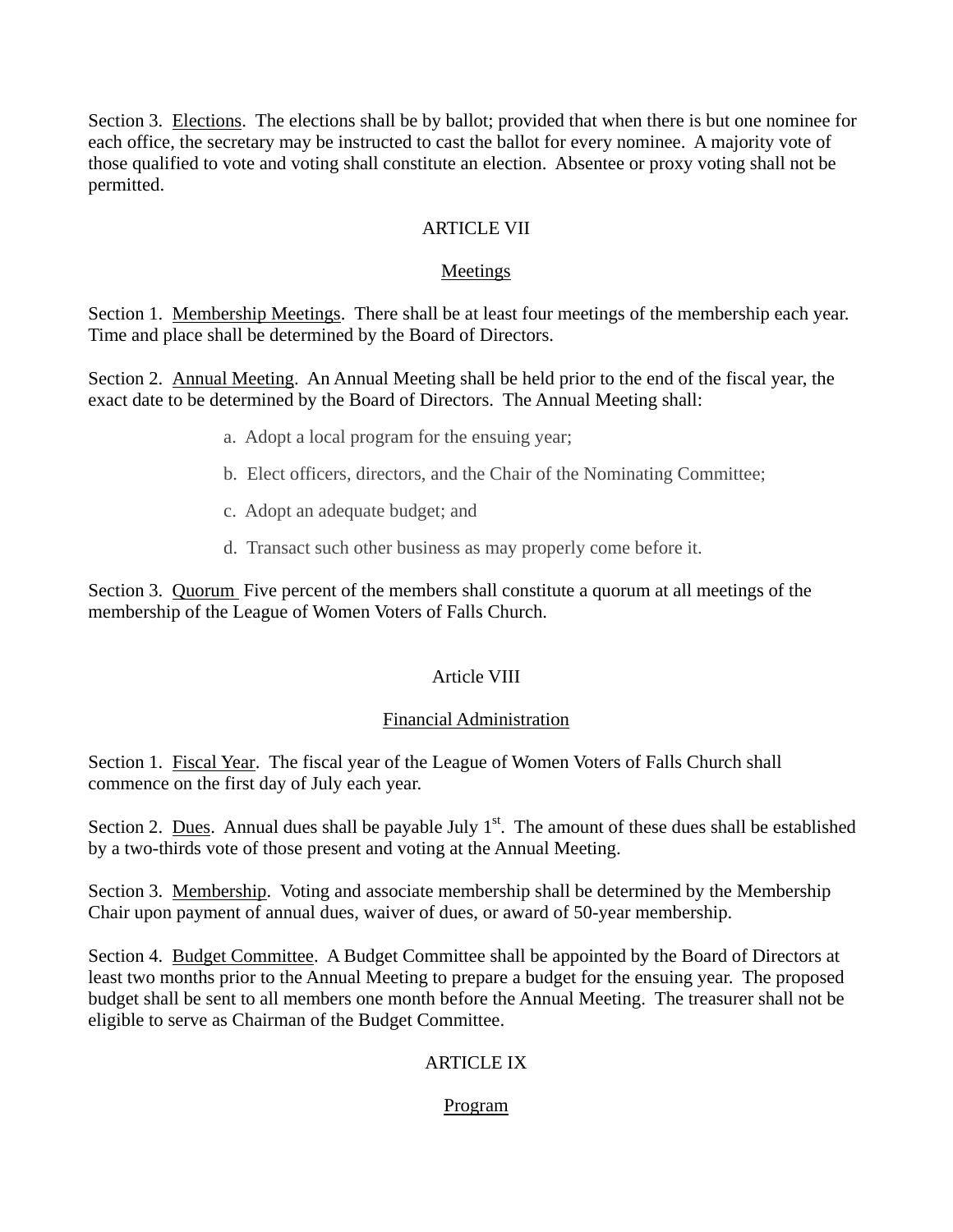Section 1. Authorization. The governmental principles adopted by the National Convention, and supported by the League as a whole, constitute the authorization for the adoption of Program.

Section 2. Definition of Program. The program of the League of Women Voters of Falls Church shall consist of:

a. Action to implement the Principles of the League;

,

b. Those governmental issues chosen for concerted study (with consensus or concurrence) and action at the local, regional, state and national levels.

Section 3. Procedures. The Annual Meeting shall act upon the program using the following procedures:

- a. The Board of Directors shall consider recommendations sent in by the voting members two months prior to the Annual Meeting and shall formulate a proposed program.
- b. The Proposed Program shall be sent to all members one month before the Annual meeting.
- c. A majority vote of voting members present and voting at the Annual Meeting shall be required for adoption of subjects in the proposed program as presented to the Annual Meeting by the Board of Directors. Studies should last not more than two years.
- d. Recommendations for Program submitted by voting members two months prior to the Annual Meeting but not recommended by the Board of Directors may be considered by the Annual Meeting provided that:
	- (1) the Annual Meeting shall order consideration by a majority vote, and
	- (2) the Annual Meeting shall adopt the item by a three-fifths vote.

Section 4. Change in Program. Changes in Program, in the case of altered conditions, may be made provided that information concerning the changes, as proposed by the Board, be sent to all members at least two weeks prior to the general meeting at which the changes are to be discussed, and final adoption shall be by a majority of those members present and voting.

Section 5. Program Action. Members may speak or act in the name of the League of Women Voters only when authorized to do so by the appropriate Board (or president or president's designee). Action shall conform with, and not be contrary to, positions adopted by the LWVFC, the LWV-VA the LWVNCA and the LWVUS.

# ARTICLE X

# Delegates

Section 1. National Convention. The Board of Directors at a meeting before the date on which the names of delegates must be sent to the national office shall select delegates to the Convention in the